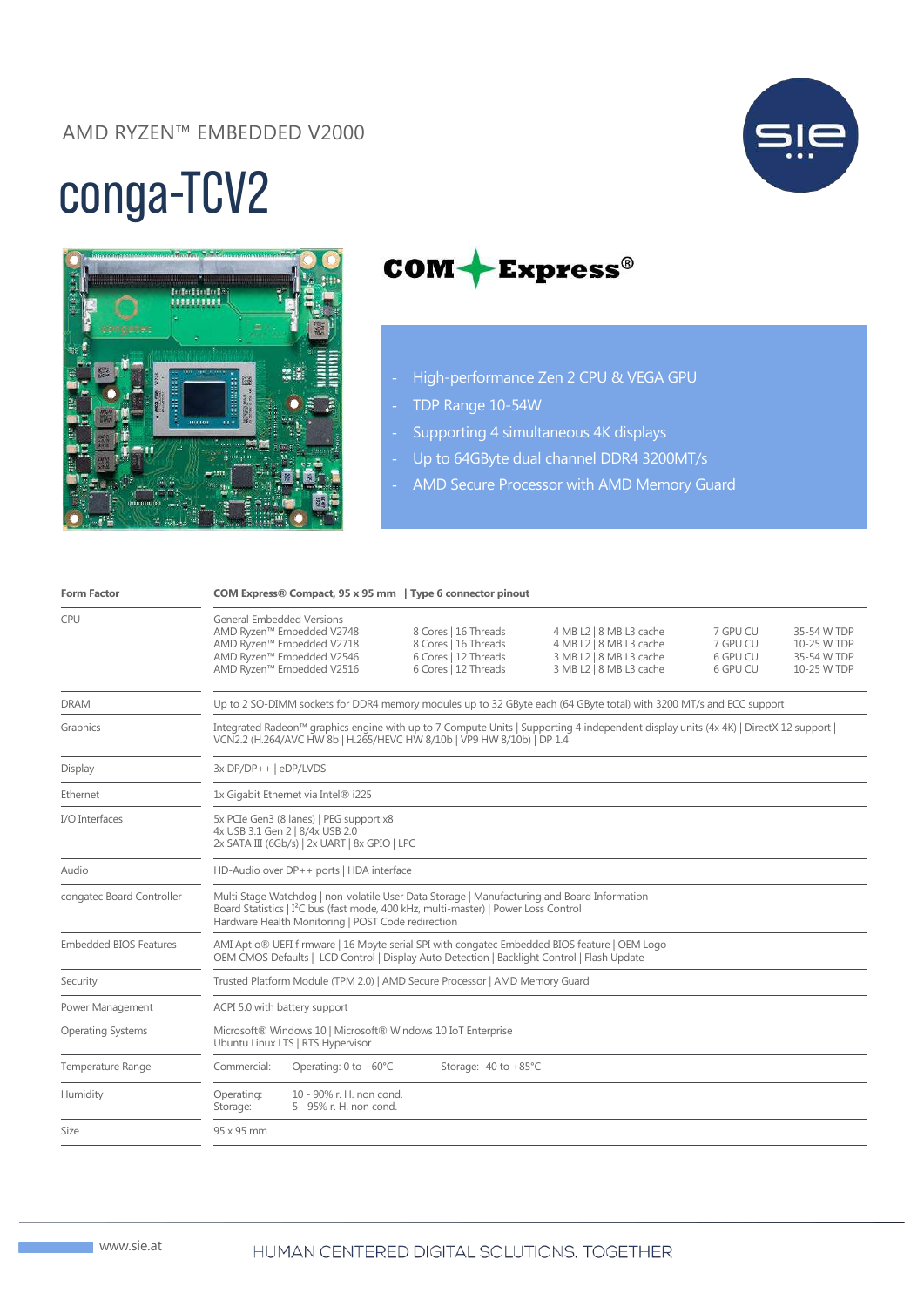## conga-TCV2 | Block Diagram





conga-TCV2 | Bottom Side View